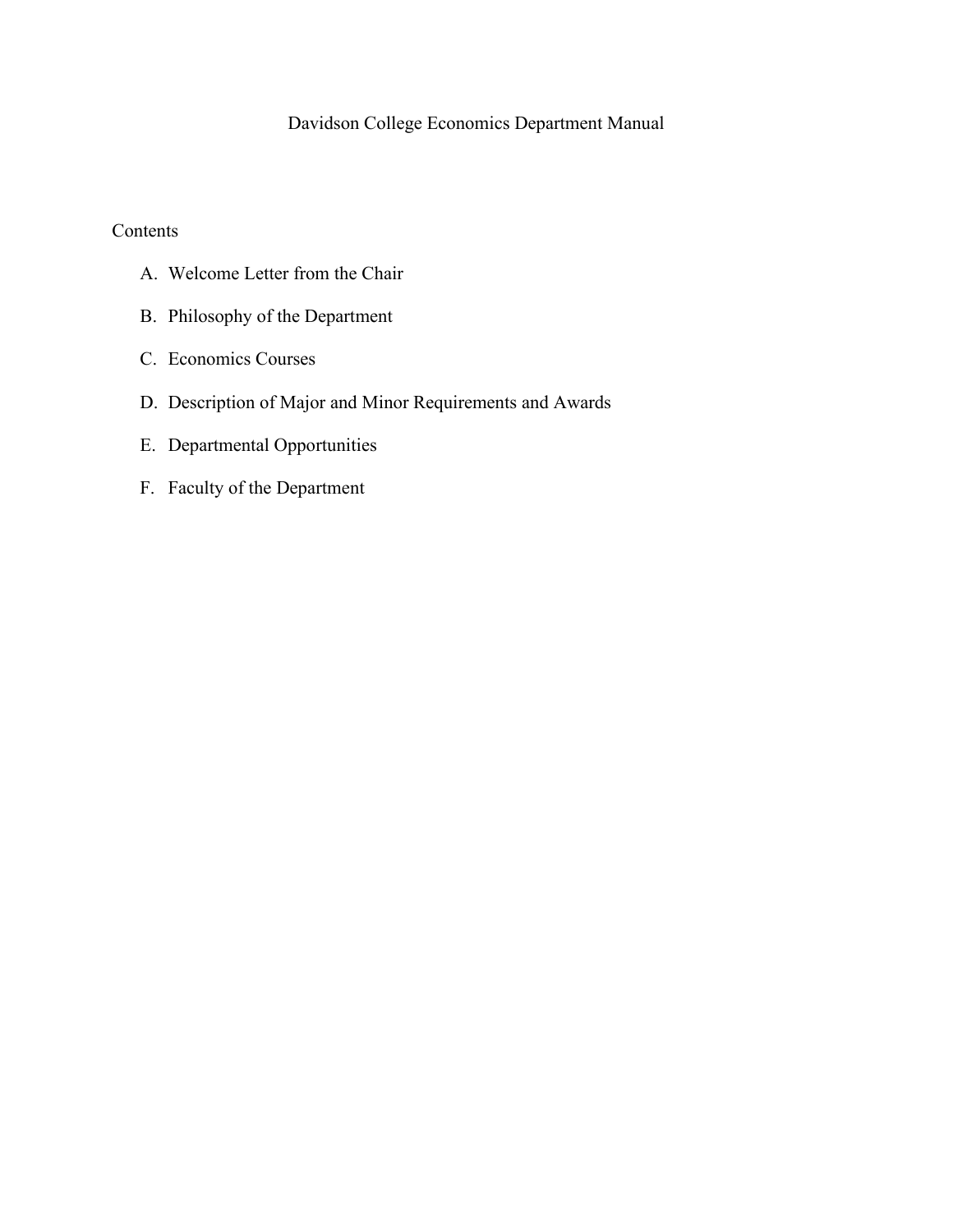## **A. Chair's Letter**

 and invite you to use this resource to get to know us better. Thank you for your interest in Economics at Davidson. We are proud of the Economics major

Our well-structured major builds on strong theoretical foundations and allows students to study the discipline from perspectives of depth and breadth. Our faculty is dedicated to teaching in the context of the liberal arts, allowing students to mature as critical thinkers and excellent communicators. Our students exhibit excellence in the classroom and beyond and exhibit the highest standards of honor and integrity.

Students have opportunities to apply their knowledge through research with professors, internships, and experiential projects. The annual Cornelson Distinguished Lecture series brings influential scholars and opinion makers, including Nobel laureates, to campus and gives our students the opportunity to interact with these leaders in the field.

After graduation, the sky is the limit! Alumni attend top doctoral programs in economics, pursue master's degrees in accounting and business, enter the financial industry as analysts or consultants, become educators, work for non-for-profit organizations and a plethora of other rich experiences. Economics provides a foundation for success in almost any endeavor. When you consider all that we offer, I hope that you will decide that this is a great place for you.

 Economics at Davidson, how to plan your curriculum, and about opportunities that are available Throughout this document you will find links to resources that will help you learn about to Economics majors. You will also find information about current events in the department, links to interesting articles, upcoming lectures, job and graduate school opportunities, and reminders of deadlines.

This document is a one-stop resource for everything Economics @ Davidson. I believe that the more you learn about us, the more you will want to be a part of our dynamic major!

Ben Baker, Chair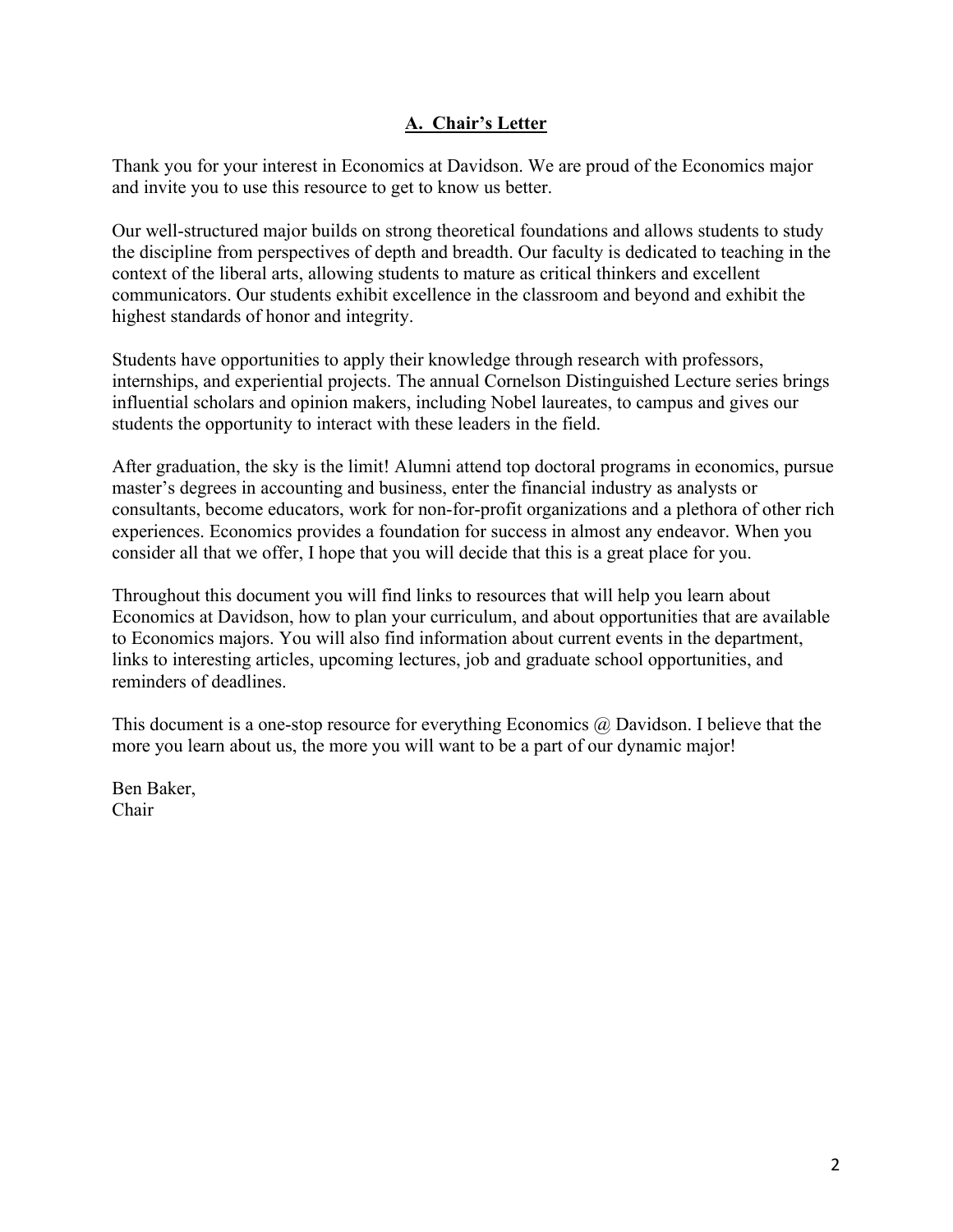### **B. Philosophy of the Department**

#### **Davidson College: Economics Department Philosophy**

#### **Sept. 30, 2019**

#### **Introduction:**

The Davidson College Statement of Purpose states "The primary purpose of Davidson College is to assist students in developing humane instincts and disciplined and creative minds for leadership and service. In fulfilling its purpose, Davidson has chosen to be a liberal arts college, to maintain itself as a residential community of scholars, to emphasize the teaching responsibility of all professors, and to ensure the opportunity for personal relationships between students and teachers."

The Department of Economics fully ascribes to this purpose and its faculty and its activities are fully consonant with these broad principles.

#### **Economics at Davidson College:**

 "learning the economic way of thinking"). The department encourages and welcomes all students The study of economics at Davidson College begins with Economics 101, Introductory Economics. In this course our students learn the basic principles of both microeconomics and macroeconomics. Moreover, they learn how to approach issues and problems as economists (i.e., to take this introductory course, whether the student intends to take additional courses in economics.

For a student continuing the study of economics, with the aim of being either a major or a minor in economics, the student will take more advanced courses in intermediate microeconomic theory, intermediate macroeconomic theory, and quantitative analysis.

 The department also offers a number of elective courses that can be used to fulfill the economics international finance, and three levels of accounting. major, the minor, or complement study in other majors, both discipline specific like political science or interdisciplinary like Africana Studies. Our students are encouraged to study "away" from Davidson College for a semester, a full year, or even a summer. With both international study-away such as at the London School of Economics or domestic study away such as at Morehouse College, students frequently receive course credit that applies to their economics major or minor. While the major is purposefully designed as an economics major and not a prebusiness major or program, the department does offer courses in introductory finance,

 Students are also taught the basics of economic research with a number of different opportunities. The courses in quantitative methods invariably have an empirical research project. Elective courses may also have quantitative or non-quantitative research projects. The Department also has a robust Honors program that provides qualified senior economics majors with an opportunity to do high-level research under the direction of economics faculty. Finally, faculty members support students, serving as research mentors, in various College-wide research opportunities such as those provided by the Dean Rusk Program in International Studies, the Abernethy Research Program, the Kemp Research Program, and the Davidson Research Initiative.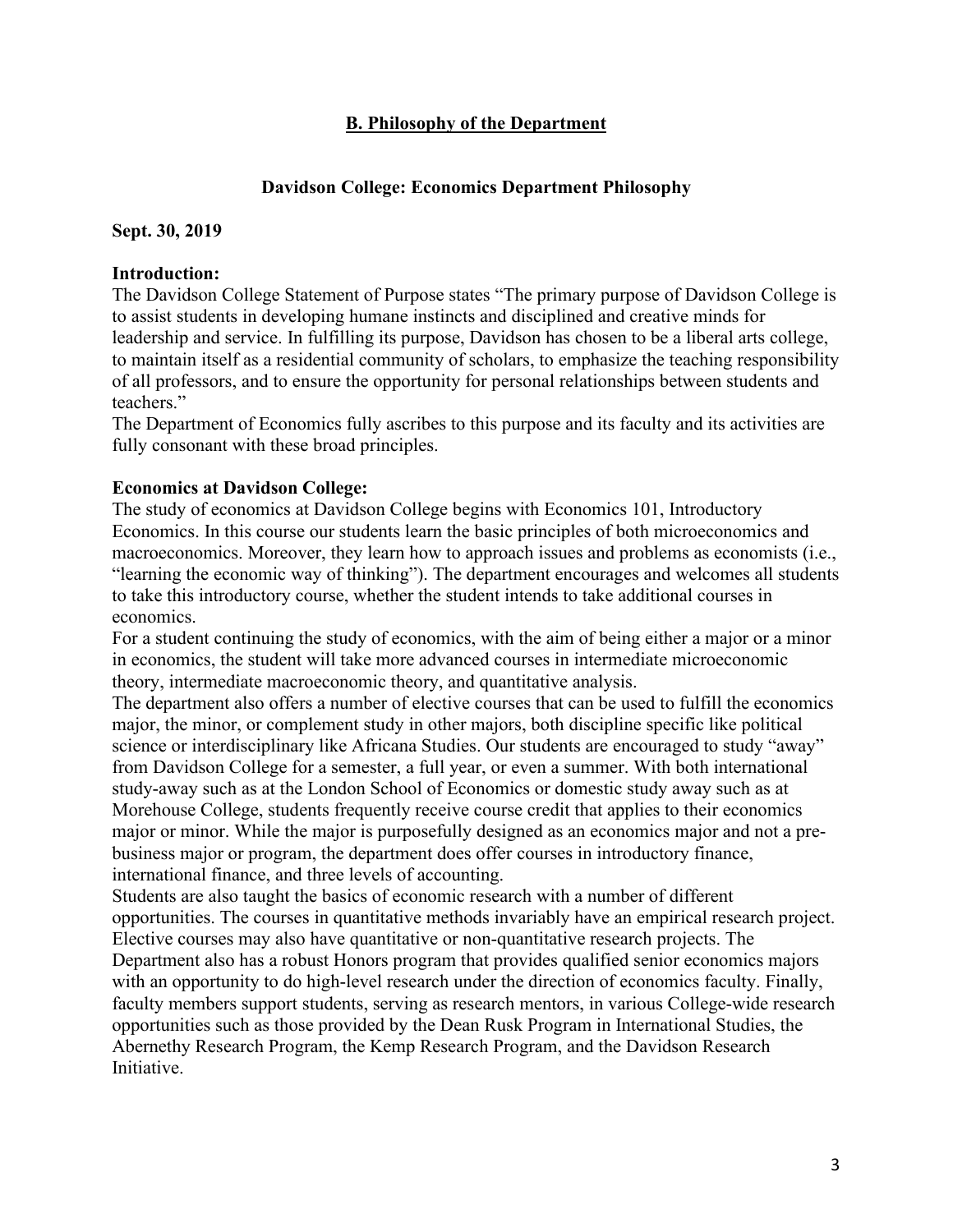#### **Post-graduate Opportunities:**

With the breadth of our major, students in economics are prepared for a range of excellent post-Davidson opportunities, some of which are summarized below:

 - Graduate school in economics: We have students who elect to pursue a Ph.D. in Economics. Those students receive opportunities to study microeconomic and macroeconomic theory in greater depth. They also are guided to take appropriate courses in mathematics. Invariably, they also pursue a significant research opportunity.

 - Graduate work in accounting: We have strong arrangements with several leading accounting graduate programs who accept preferentially and, sometimes support financially, our graduates.

 - Graduate work in other academic areas in which we have established formal relationships: Claremont McKenna with finance, University of Virginia with Public Policy

 - Other graduate programs: We have students studying public policy, finance, law, and medicine, among other pursuits, following their work at Davidson College.

 - Business and finance: Davidson has an excellent reputation for preparing students to enter directly into the world of business or finance. Working closely with our Careers Office, we help students secure attractive internship opportunities that prepare them for these careers.

 - Other Opportunities: From research assistantships with the Board of Governors of the Federal Reserve System to work with non-profit agencies, our students receive the preparation that makes them attractive in a range of fields.

#### **Our Formal Mission Statement:**

A formal listing of our objectives, drawn from our 2013 Mission Statement follows:

- To provide general-interest economic education for students in all academic disciplines.

 - To provide in-depth education in economic reasoning, tools, and institutions to majors in economics, non-majors in related disciplines, and economics minors.

 - To provide breadth and depth in economics that will prepare students for various careers in the private and public sectors.

 - To provide students with the analytical rigor and background for graduate work, especially in economics, business administration, public policy, and law.

 - To provide students with the opportunity to learn to develop hypotheses and empirically analyze and test them using robust data sets.

 - To offer opportunities for students to interact with each other both inside and outside the classroom so that they will be better prepared for group collaboration in their subsequent careers.

- To develop in students a strong interest in research and scholarly exploration.

- To develop in students an ability to communicate economic ideas effectively.

 - To develop in students an appreciation for the difference between positive and normative statements and arguments.

#### **Conclusion:**

We invite prospective and current Davidson College students to review the opportunities provided by the faculty in the Department of Economics. This document: "The Study of Economics at Davidson College" will provide greater detail into the value and excitement of studying economics at Davidson College.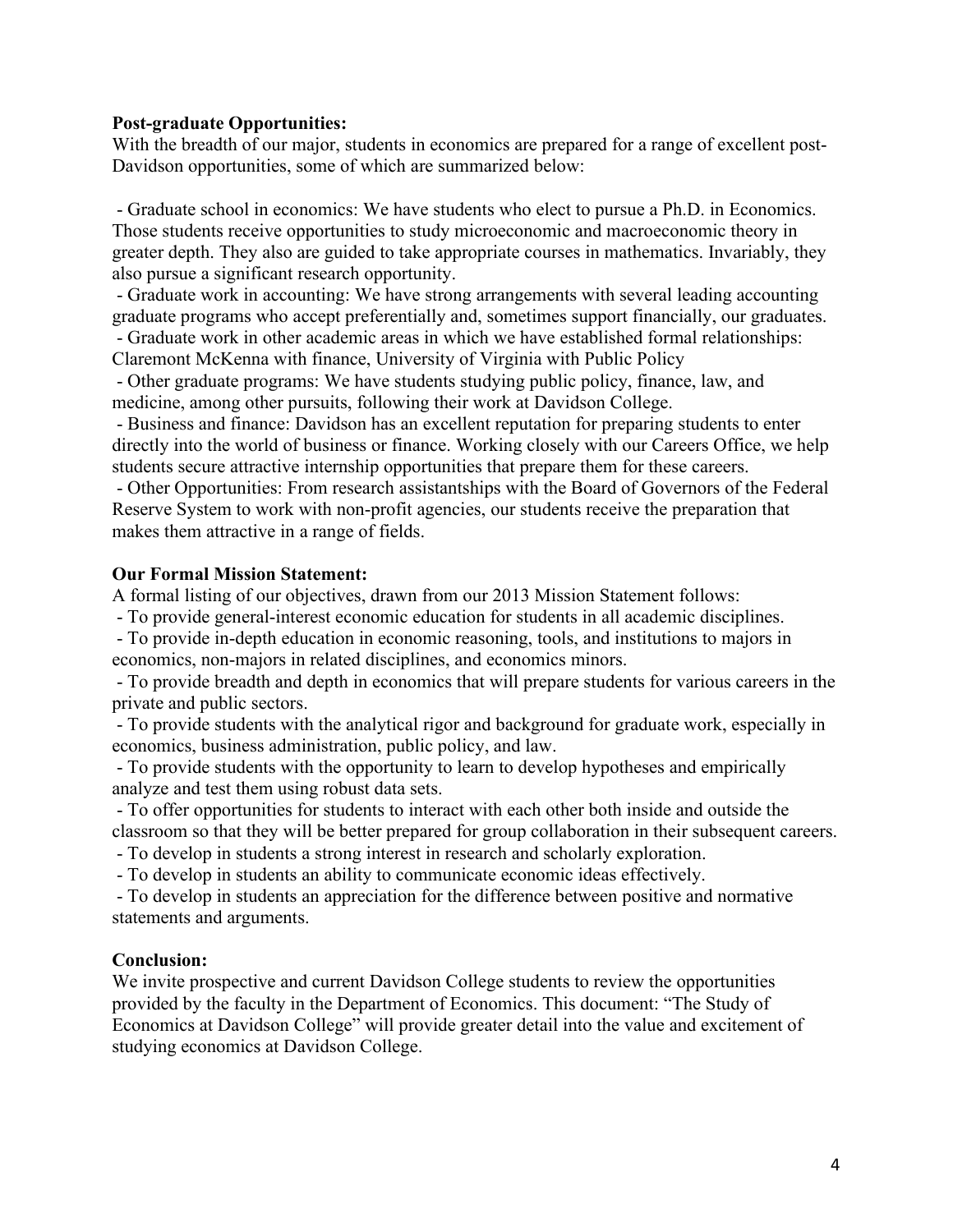## **C. Economics Courses**

#### **Links to Economics Courses**

Descriptions of courses in the Economics department can be found at the following link:

[http://catalog.davidson.edu/content.php?filter%5B27%5D=ECO&filter%5B29%5D=&filter%5B](http://catalog.davidson.edu/content.php?filter%5B27%5D=ECO&filter%5B29%5D=&filter%5Bcourse_type%5D=-1&filter%5Bkeyword%5D=&filter%5B32%5D=1&filter%5Bcpage%5D=1&cur_cat_oid=23&expand=&navoid=1053&search_database=Filter#acalog_template_course_filter)  course  $type\%5D=$ -[1&filter%5Bkeyword%5D=&filter%5B32%5D=1&filter%5Bcpage%5D=1&cur\\_cat\\_oid=23&e](http://catalog.davidson.edu/content.php?filter%5B27%5D=ECO&filter%5B29%5D=&filter%5Bcourse_type%5D=-1&filter%5Bkeyword%5D=&filter%5B32%5D=1&filter%5Bcpage%5D=1&cur_cat_oid=23&expand=&navoid=1053&search_database=Filter#acalog_template_course_filter)  [xpand=&navoid=1053&search\\_database=Filter#acalog\\_template\\_course\\_filter](http://catalog.davidson.edu/content.php?filter%5B27%5D=ECO&filter%5B29%5D=&filter%5Bcourse_type%5D=-1&filter%5Bkeyword%5D=&filter%5B32%5D=1&filter%5Bcpage%5D=1&cur_cat_oid=23&expand=&navoid=1053&search_database=Filter#acalog_template_course_filter) 

Current course offerings can be found here:

<https://www.davidson.edu/offices-and-services/registrar/schedules-courses>

## **Honors Program in Economics**

Economics 494 (fall semester) and Economics 495 (spring semester)

 The honors candidate selects a topic for original research and works under the guidance of one or the senior year. Economics majors have the opportunity of pursuing Honors in Economics as part of their major. more faculty members from the economics department. This two-semester opportunity is pursued during the senior year. In the fall semester, the candidate does an extensive literature review relating to his or her topic, develops a theoretical model for testing or other form of theoretical exercise, and outlines a likely econometric approach to answering the research question. This thesis proposal is orally defended in the latter part of the first semester of senior year. In the spring semester, the candidate develops an econometric model and conducts empirical data analysis or computational simulations, as appropriate. The candidate's final written honor thesis is submitted and orally defended in the latter part of the second semester of

[Note: During the spring semester of the student's junior year, the student must communicate his or her interest in pursuing the Honors Program to the departmental coordinator of the honors program.]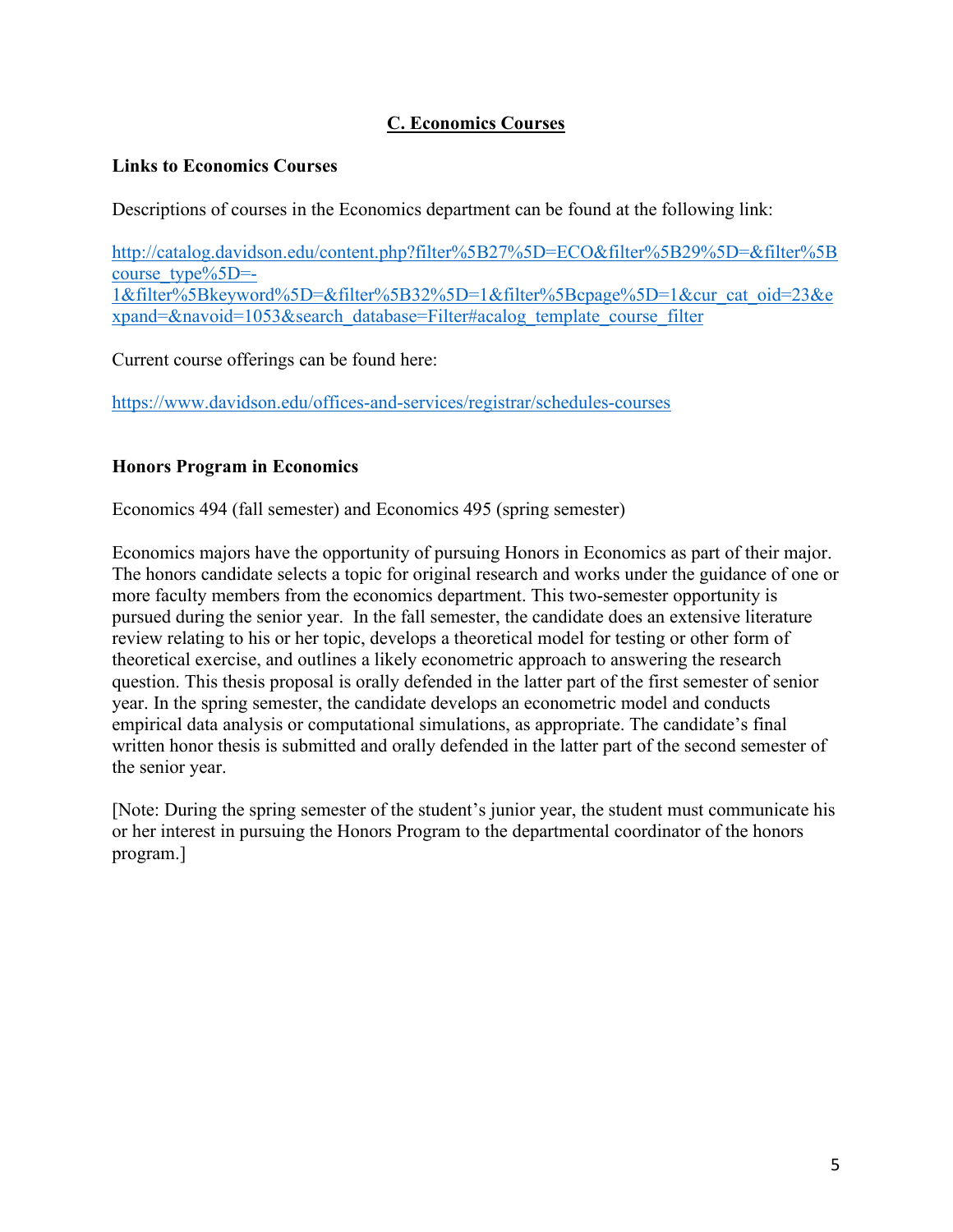## **D. Description of Major and Minor Requirements and Awards**

### **Requirement and Course Planning Links**

Major and Minor Requirements can be found here:

<https://www.davidson.edu/academic-departments/economics/major-and-minor>

A webpage discussing how to plan for the Economics Major can be found here:

https://www.davidson.edu/academic-departments/economics/course-planning

#### **Departmental Awards and Grants**

The Economics Department presents awards to students to recognize achievement in areas of study and grants to support formal study, fieldwork and service. The awards include the following:

## *A.K. Phifer Award*

This award is presented to a sophomore, junior, or senior with a distinguished record in the study of economics.

#### *Chaston Award*

This award recognizes an outstanding economics student who exemplifies how the insights of economics can be used to improve the human condition.

#### *Clark Award*

This award recognizes outstanding students interested in majoring in economics or intending to pursue a career in business.

#### *Nelson Award*

This award provides financial aid to students interested in the study of economics.

#### *Patterson Grant*

This grant subsidizes formal study, research, field work or community service that promotes improving society and bettering the human condition.

*Rostan Award*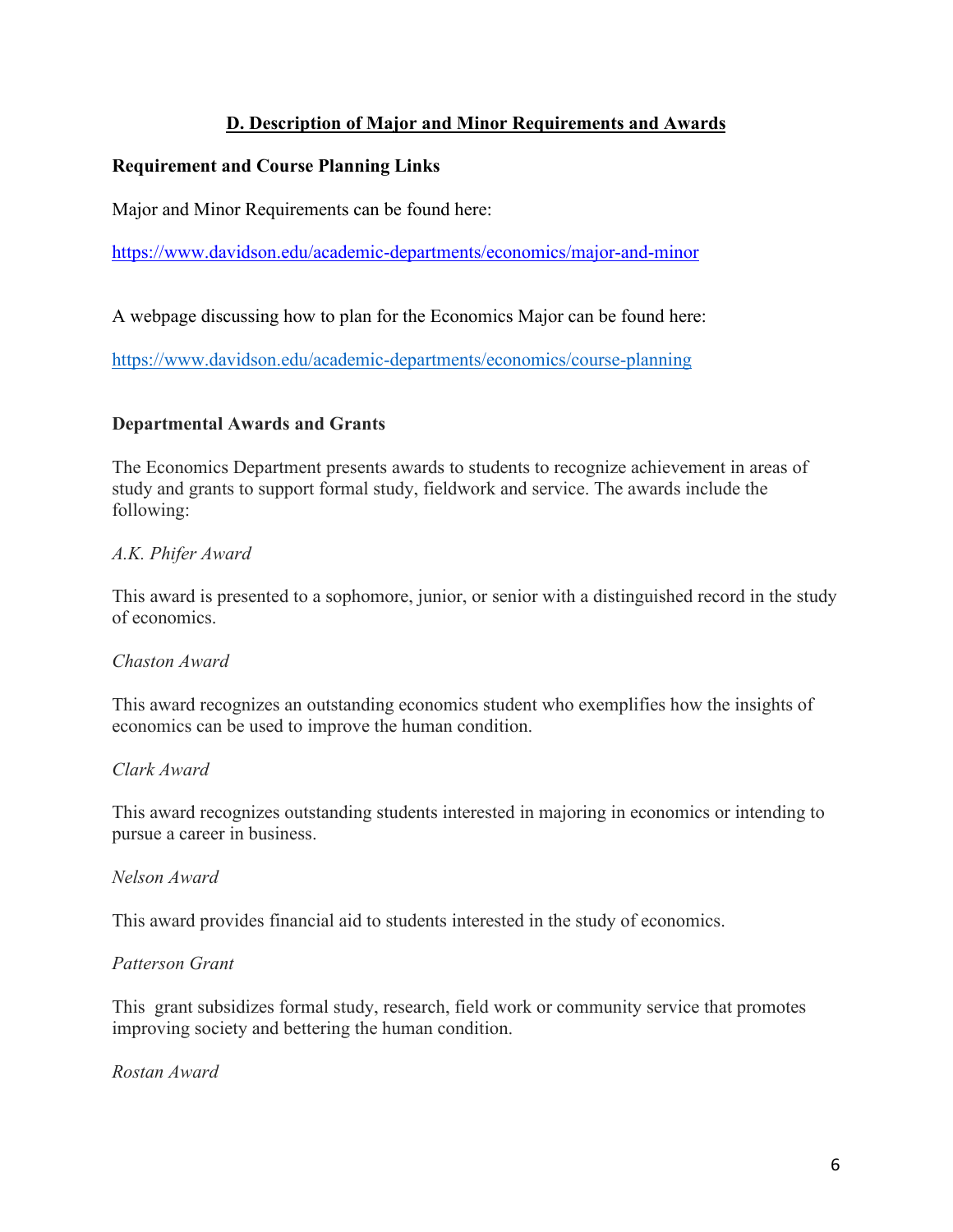This award is given to an exceptional rising senior interested in pursuing a career in economics or business.

Find more information and descriptions of departmental awards and grants at:

<https://www.davidson.edu/academic-departments/economics/student-involvement/awards>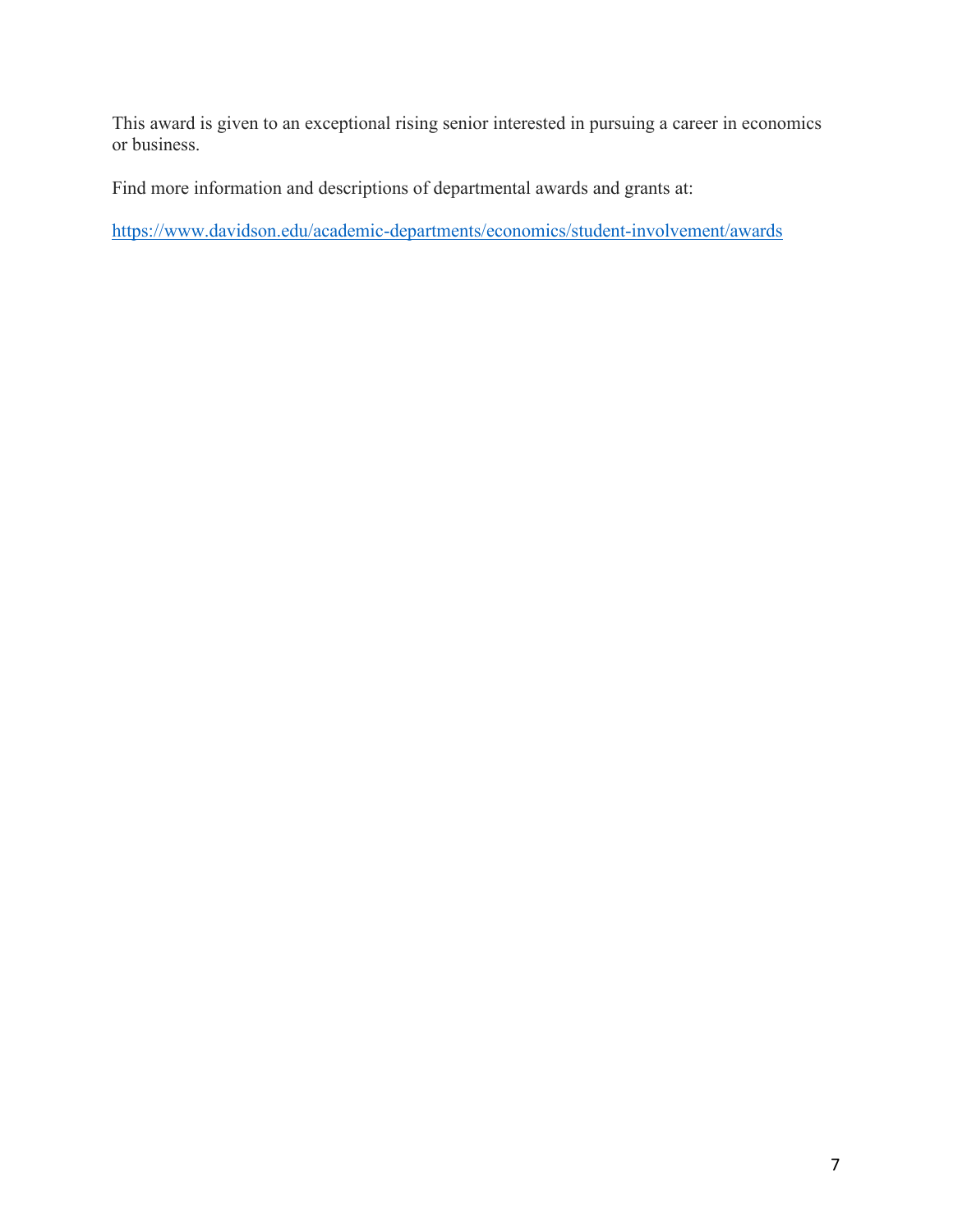## **E. Departmental Opportunities**

The Department of Economics offers and supports a range of opportunities for students to enhance their knowledge of economics and to engage in varying levels of research, both independent of faculty and with faculty. This section provides a summary listing of these options.

### **I. Research Opportunities for Students**

1. Dean Rusk Program

As show on the accompanying link, the Dean Rusk Program in International Studies provides travel and research grants for students to study outside of the United States. These grants, which may average around \$2000 per student, are aimed at introducing students to the broader world with an accompanying travel report expected from the student following his or her trip. The awards most frequently support summer travel but can support travel between semesters during the fall break. While faculty frequently provide advice to students about their project, this is very much of a student research effort. Additional information is available through the Dean Rusk Program.

grants [https://www.davidson.edu/offices-and-services/dean-rusk-international-studies-program/travel-](https://www.davidson.edu/offices-and-services/dean-rusk-international-studies-program/travel-grants)

2. Abernethy Grant Program

 international. The student is expected to submit a completed research project, either a report or The Abernethy Grant Program honors long-time Professor of Philosophy, George Abernethy who was a strong believer in rigorous student academic effort. With an Abernethy award a student, under the guidance of a faculty advisor identifies a research project, either domestic or creative work, following the conclusion of this work. The Abernethy program is a student research project with strong faculty involvement.

grant [https://www.davidson.edu/academics/research/undergraduate-research/abernethy-endowment-](https://www.davidson.edu/academics/research/undergraduate-research/abernethy-endowment-grant)

#### 3. Kemp Scholars Program

 approximately four Kemp Scholars selected each year. They meet collectively under the Economics) to discuss their research projects: challenges and successes. There is an annual The Kemp Scholars program honors Davidson graduate Buddy Kemp, long time executive with Nations Bank, now Bank of America. With the Kemp Scholars program, a student applies with a faculty sponsor identified to undertake an independent research project. There are usually direction of the Kemp Faculty Director (currently Professor Mark Foley of the Department of Kemp Scholars lunch provided by the Bank of America for students to introduce to bank personnel their research projects. The student receives funds for her expenses, as well as a stipend for this work.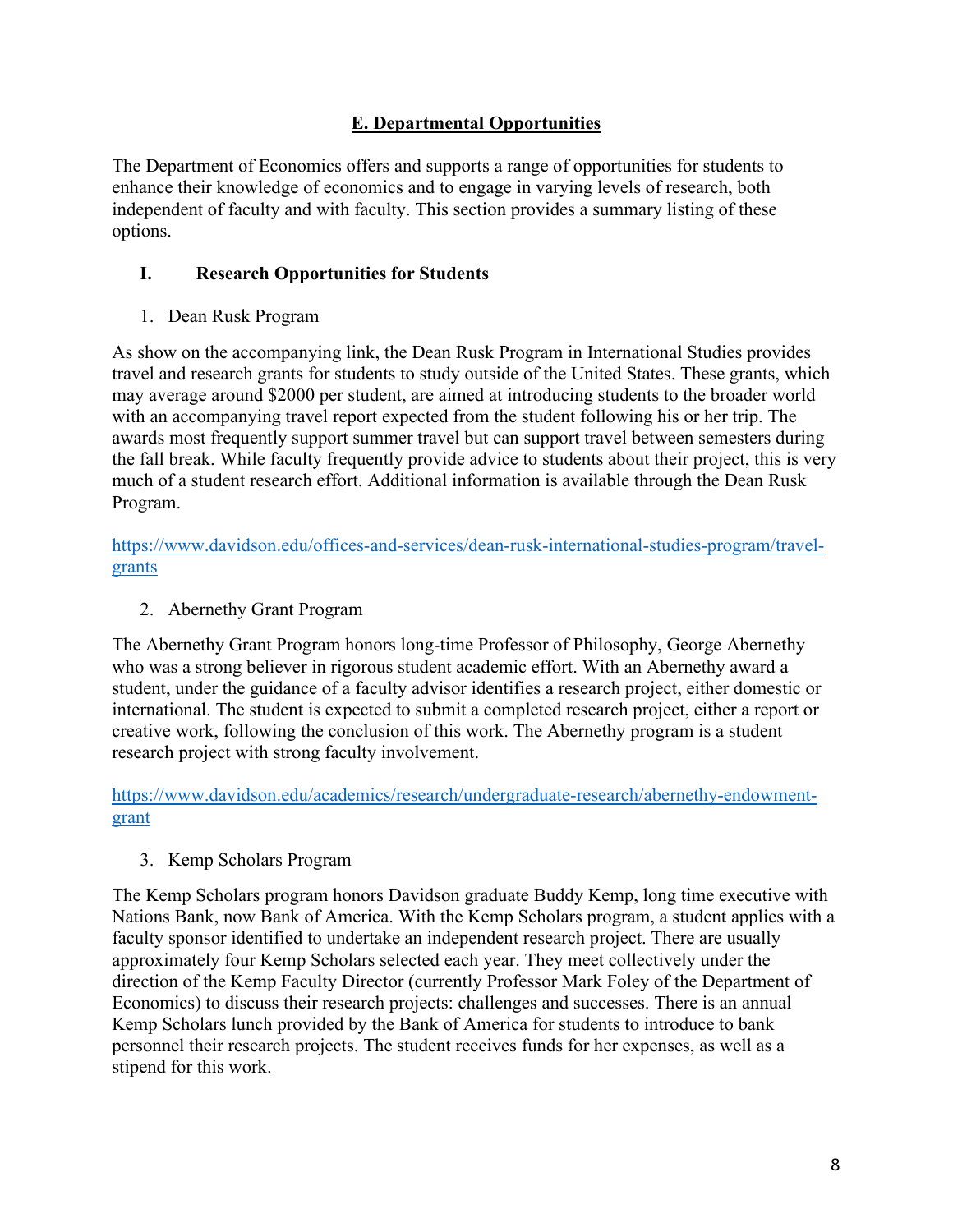<https://www.davidson.edu/academics/research/undergraduate-research/kemp-scholars-program>

4. Davidson Research Initiative (DRI)

Our flagship student faculty research program is the Davidson Research Initiative (see link). This highly competitive research effort provides support, both expenses and stipend, for a limited number of highly motivated Davidson students who are expected to prepare a strong research proposal for consideration by the faculty DRI selection committee. DRI work is principally done during the summer, with students more frequently on campus. These students and their faculty mentors periodically meet as a full group to discuss their research findings. Also, there is a poster fair at which DRI students present the results of their summer research. Students supported by other summer research initiatives may also present their work at this end-of-the summer research celebration.

[https://www.davidson.edu/academics/research/undergraduate-research/davidson-research](https://www.davidson.edu/academics/research/undergraduate-research/davidson-research-initiative)[initiative](https://www.davidson.edu/academics/research/undergraduate-research/davidson-research-initiative) 

5. Faculty Study and Research (FS&R)

 Such an opportunity provides a student with a rich research experience under the direction of a Davidson College provides faculty grants for professional activity and research. These grants may pay reimbursable expenses associated with a research project. Alternatively, FS&R funds may be used to hire a student research assistant who will work directly for the faculty member. full-time Davidson College faculty member.

6. R. Craig and Sheila Yoder Applied Research Fellowship

The Jay Hurt Hub for Innovation and Entrepreneurship administers this fellowship, seeking proposals for projects that have as a significant component the application or development of new technologies, products or services with potential for commercialization. The process of researching and evaluating the feasibility of commercialization is required as part of the fellowship; projects need not be ready to go to market. The project must be done in collaboration with a Davidson faculty member and a subject matter expert from a related business, professional, or industry partner. Apply on Handshake. For more information:

[https://www.davidson.edu/academics/research/undergraduate-research/r-craig-and-sheila-yoder](https://www.davidson.edu/academics/research/undergraduate-research/r-craig-and-sheila-yoder-applied-research-fellowship)[applied-research-fellowship](https://www.davidson.edu/academics/research/undergraduate-research/r-craig-and-sheila-yoder-applied-research-fellowship) 

7. Honors Program in Economics

Economics 494 (fall semester) and Economics 495 (spring semester)

 The honors candidate selects a topic for original research and works under the guidance of one Economics majors have the opportunity of pursuing Honors in Economics as part of their major. or more faculty members from the economics department. This two-semester opportunity is pursued during the senior year. In the fall semester, the candidate does an extensive literature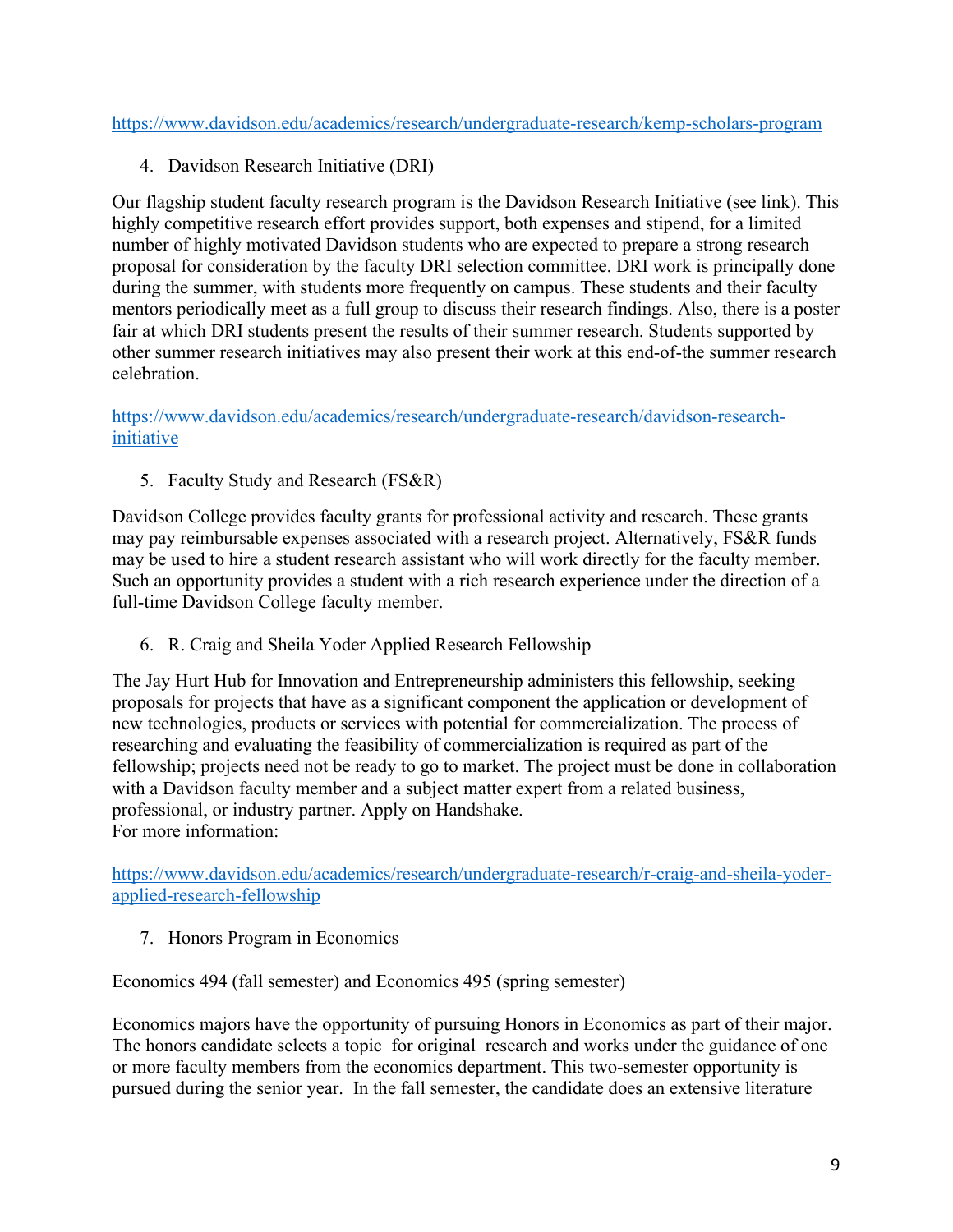year. In the spring semester, the candidate develops an econometric model and conducts empirical data analysis or computational simulations, as appropriate. The candidate's final the senior year. review relating to his or her topic, develops a theoretical model for testing or other form of theoretical exercise, and outlines a likely econometric approach to answering the research question. This thesis proposal is orally defended in the latter part of the first semester of senior written honor thesis is submitted and orally defended in the latter part of the second semester of

[Note: During the spring semester of the student's junior year, the student must communicate his or her interest in pursuing the Honors Program to the departmental coordinator of the honors program.]

A list of recent honors theses follows: Class of 2021

 *Salary Income" Thoughts on Decision Making"* Shelby Graff – *"Income vs. Creativity in the Age of Streaming Services"*  Grace Loehr – *"Factors of Small Business Success: Exploring Compensation, Monitoring, and Effort in Franchised and Independent Firms"*  John Miller – *"To Play or Not to Play: Labor Supply on the PGA Tour"*  Katie Turner – *"Gender Differences in the Effect of Poor Mental Health on Wage and*  Michelle Zhou – *"Birth Order and STEM Major Choice in College"*  Olivia Carey – *"Parental Behavior in Girl's Club Lacrosse: The Effect of Inflated* 

Class of 2020

 Crossan Cooper – *"School Choice and Group Behavior: An Evaluation of Assignment Mechanism Performance"* 

 EJ Kelley – *"Returns to Relationships: The Effects of Social Capital on Household Welfare: Evidence from Rural India"* 

Eliza Brodie – *"When the Men Left the Mines"* 

Evan Bille – *"Too Close to Home: Gentrification and Eviction in Charlotte Neighborhoods"* 

Gina Hitchman – *"How did cross-border acquisitions of British firms respond to Brexit?"* 

Ashley Lucey – *"The Effect of Access to Contraceptives for Minors on Female Labor Supply Outcomes"* 

Robi Roberts – *"Moving on Up: The Effect of Public Transportation Quality on Upward Mobility"* 

Will Stifel – *"The Effects of Student Mobility on the Learning of Elementary School Students"* 

Lawrence Guo – *"Return Hassles and Consumer Product Returns"*  Class of 2019

 Julie Bennet - "*Health, Human Capital, and the 'American Dream': Relationships*  Noah Constantine - "*The Effect of Housing Welfare Receipt on Early Adult Between Regional Health Factors and Intergenerational Mobility*" *Outcomes"*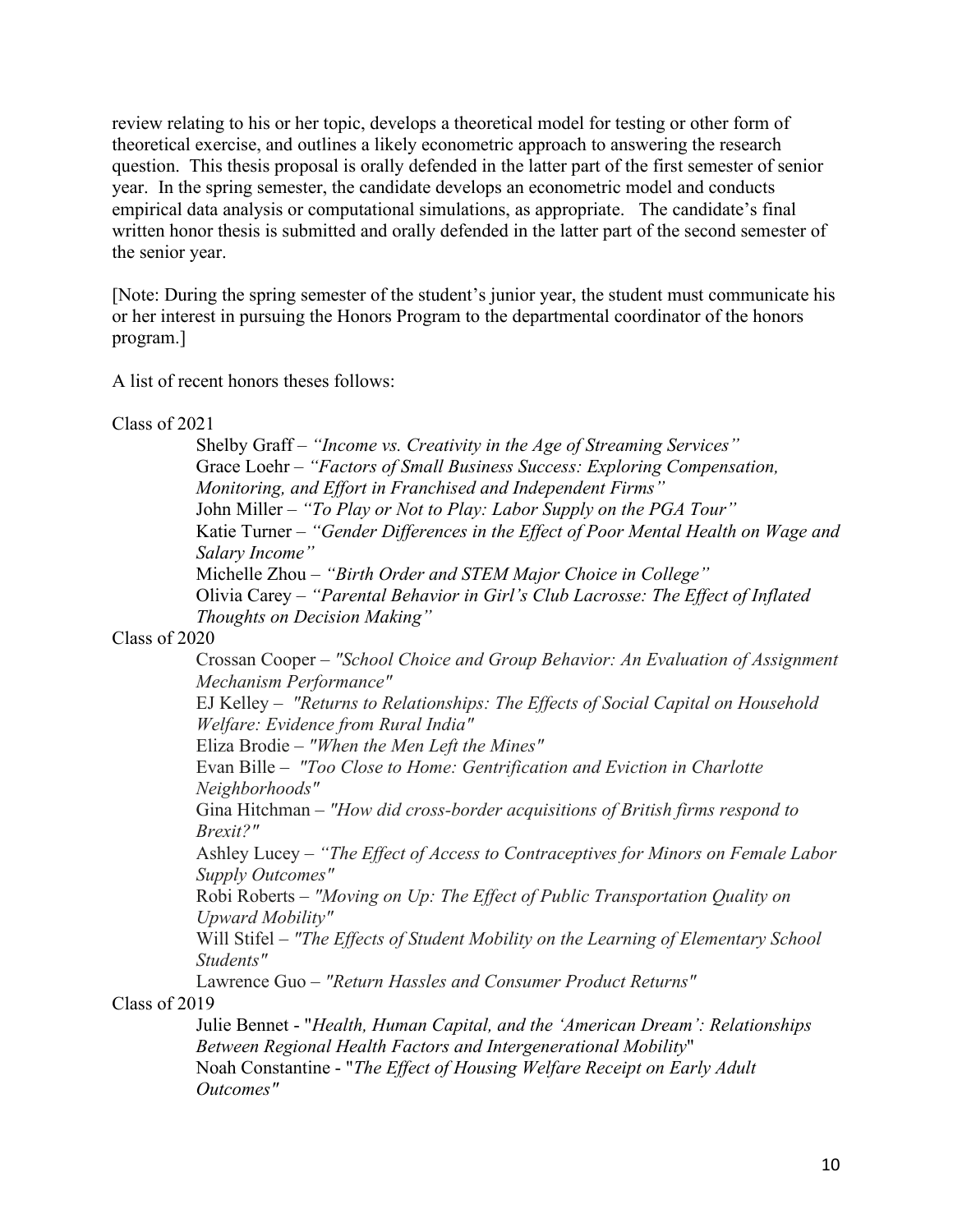Michael Hall - *"Welfare Dynamics and Poverty Trap Theory: Implications from an*  Caroline Okel - *"Exchange Rate Regimes, Capital Inflows, and Domestic Credit in Asset-Based Approach in Nigeria"* 

*Emerging Market Economies"* 

 Casey Sutherland - *"Homelessness in the U.S.: An Empirical Study of the Determinants of Homelessness"* 

Craig Thomas - *"How Do Afterlife Beliefs Affect Savings?"* 

#### Class of 2018

 Eric Abaidoo - *"School Feeding and School Participation: Evidence from a Randomized Controlled Trial in Northern Ghana"* 

 Anna Cox - *"How Do Reference Points Influence Bids? Target and Bidder Anchoring in Merger and Acquisitions"* 

 Grace Falken - *"A Wage Premium for Language: The Effect of Linguistic Distance on Immigrant Earnings"* 

 David Hager - *"The Effect of Taxes on the Proclivity to Enter Self-Employment"*  Ashim Sitaula - *"How Have Remittances Affected Household Schooling Decisions in Nepal"* 

#### Class of 2017

 Jenna Brunner - *"Incomplete Share Repurchase Programs: Modeling Abnormal Returns and Optimizing Investor Behavior"* 

 Will Damron - *"The Effect of College Rankings on the Number of Applications: Is there a Round Number Bias?"* 

 Peter Donahue - *"Is Rainfall Dampening Educational Prospects? Evidence from the Effect of Adverse Income Shocks on the Educational Outcomes of Secondary School Students in Kenya"* 

 Alex Dunne - *"The Effect of Gender on Alumni Giving at Davidson College"*  Rachel Lee - *"Exploring the Influence of Parental Education on Child Preventative Care Choices"* 

 Jason Oteng-Nyame - *"The Effect of the Davidson Trust on Alumni Giving and Donations"* 

 Beth Wright - *"Conditional Cash Transfers and Familial Health: Effects of the Bolsa Familia Program"* 

#### Class of 2016

 Brian Happell - *"A Theoretical Analysis of Behavior with Reciprocity and Fairness Concerns"* 

#### Class of 2015

Nathan Pilkenton - *"Racial Differences in Bargaining Behavior: An Ultimatum Game Analysis"* 

Spencer Perry - *"Immigration and the Labor Market for Physicians in the U.S."* 

## Class of 2014

 Published in *[Journal of Politics & Society](https://nam10.safelinks.protection.outlook.com/?url=http%3A%2F%2Fwww.helvidius.org%2Fjournal%2Ffall-2014%2F&data=02%7C01%7Cwistifel%40davidson.edu%7C0808e4eb98cb4b16b1f908d7684e128d%7C35d8763cd2b14213b629f5df0af9e3c3%7C1%7C0%7C637092556841813092&sdata=DjX4v%2FeGUV4AhU%2F324GQdwOQAuPyRHPVelsUuWbUU5o%3D&reserved=0)* [\(Fall 2014, vol. 25, no. 2, pp. 46 - 72\)](https://nam10.safelinks.protection.outlook.com/?url=http%3A%2F%2Fwww.helvidius.org%2Fjournal%2Ffall-2014%2F&data=02%7C01%7Cwistifel%40davidson.edu%7C0808e4eb98cb4b16b1f908d7684e128d%7C35d8763cd2b14213b629f5df0af9e3c3%7C1%7C0%7C637092556841823086&sdata=lxmDJ9NoCWaXfnujM26uXqM1r8SJzJFMEmKFaID9KbY%3D&reserved=0)  Genevieve Nielsen, *"Determinants of Cross-National Entrepreneurial Activity"* 

#### Class of 2013

 Jaime DyBuncio - *"Economic Growth & Import Substitution Industrialization in Latin America"* 

Ben Gitis - *"The Role of Downpayment Assistance in the Homeownership Decision"*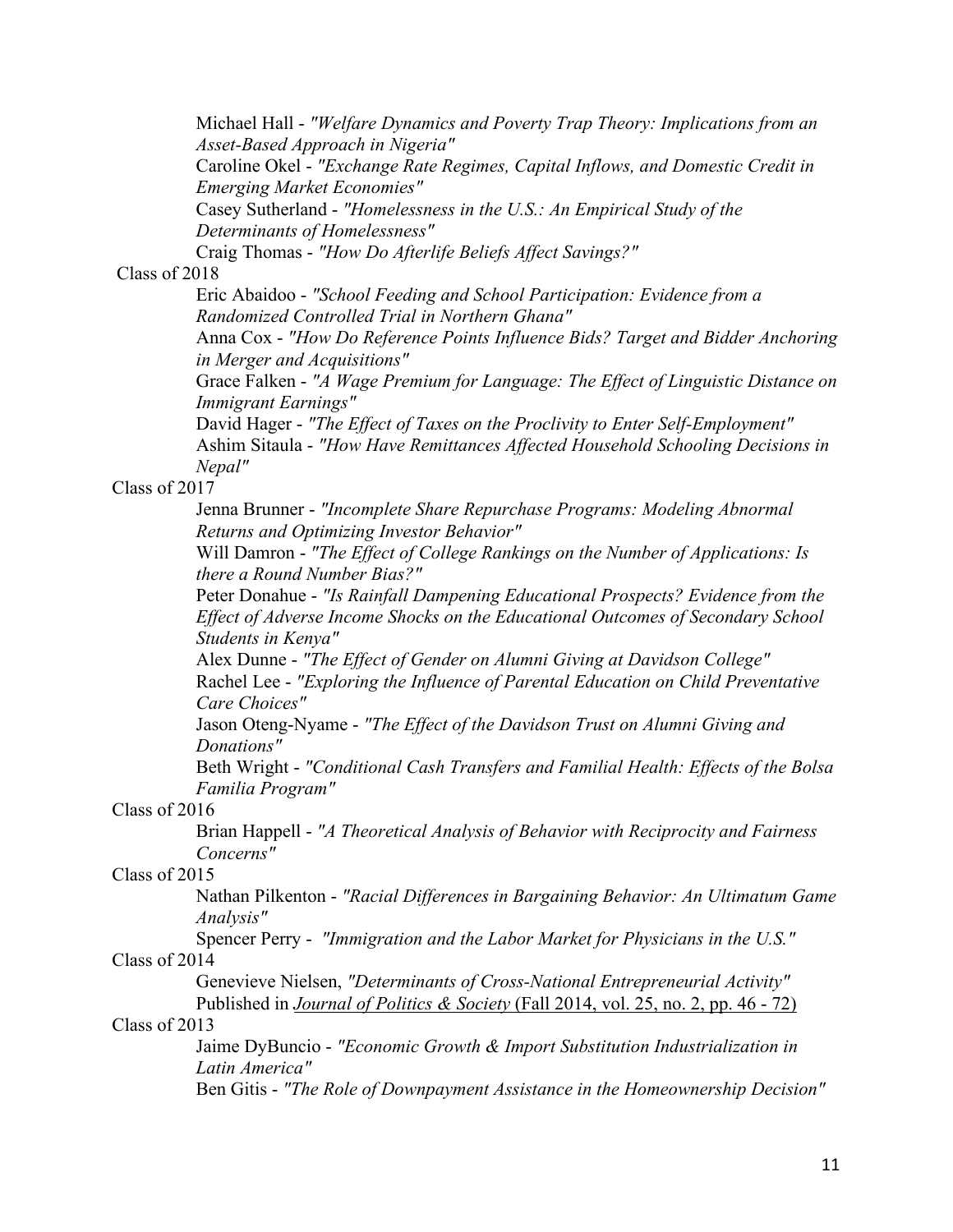Kelsi Hobbs - *"Honesty on an Honor-Bound Campus: Black and White, or Is It*  Jessica Palfrey - *"The Effect of the Davidson Trust on Students' Career and Major*  Alexa Stanley - *"Engineering the Team: Does Gender Pairing Affect Economic*  Spencer Wilson - *"Cost Effectiveness of Adjuvant Chemtherapy for Colon Cancer" Grey?" Choices" Outcomes? Evidence from the Power-to-Take Game"* 

## **II. Internships**

A very large number of Davidson students do internships while at Davidson College. Most internships are during the summer; however, there are opportunities for internships of more limited hours per week during the academic year.

 networks and fostering the development of critical competencies that build on the liberal arts The Center for Career Development helps support students and alumni navigate their life-long educational and professional pursuits by connecting them with tools, resources, events, and experience. Postings for internships, fellowships, full-time positions, and research opportunities are available on Handshake. Handshake can be accessed at the following link:

<https://davidson.joinhandshake.com/login>

 There are also dedicated career advisers in the Center who with students to develop a personalized career plan throughout your four years at Davidson. Schedule an appointment with an adviser in Handshake or take advantage of the all-day walk-ins, when no appointment is required.

 does a very good job in insuring that each student can pursue an internship of his or her choice. Finally, students may seek internships on their own. Faculty occasionally hear of possibilities and share them with students in their area of academic interest. By and large, Davidson College

## **III. The Center for Civic Engagement**

The Center for Civic Engagement lists a range of community-based opportunities including internships with local nonprofit organizations. These opportunities can be found linked from the main WildcatSync webpage.

#### <https://wildcatsync.davidson.edu/>

Furthermore, they host immersive summer internship programs and offer grants for studentdesigned opportunities.

Finally, the Catalyst is a website that centralizes resources for high impact experiential learning at Davidson College including undergraduate research and creative projects, community-based learning, internships, and education away.

<https://www.davidson.edu/catalyst>

#### **IV. Center for Career Development**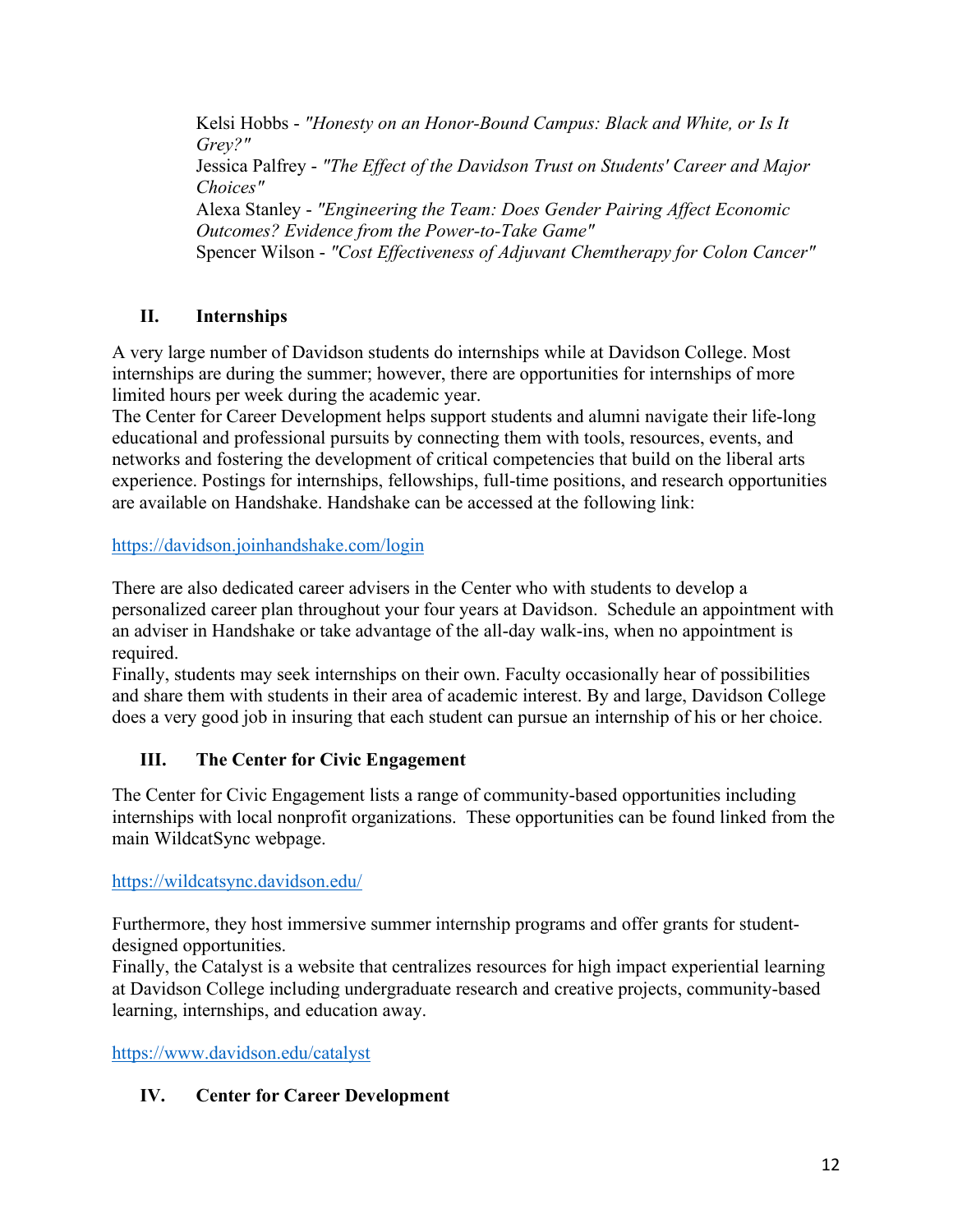An overview of resources and services through the Center for Career Development includes career exploration, general consultation, skill-building advising, on-campus employer events, workshops and seminars (including those with Excel and other important statistical packages), and off-campus and virtual programming. One popular program for economics students is Davidson on Wall Street. In 2017, this career exploration trek to New York City began as a targeted and structured high-impact multi-day externship program for sophomore students to learn more about career opportunities within Investment Banking during Spring Break. Find more information about how to apply for the Davidson on Wall Street program in your Handshake account through the "From 101 to Wall Street" resource guide.

Davidson on Wall Street can be found at the following link:

<https://app.joinhandshake.com/articles/5755>

#### **V. Study Away for Davidson College Credit**

 Many Davidson College students study away for academic credit, and, in many cases, major credit. There are several ways that students study away.

 of its own study away programs, some during the academic year and some during the summer 1. Education Abroad on a Davidson College program. Davidson offers a limited number (e.g., in France at Tours during the academic year or in Spain at Cadiz during the summer).

2. Education Abroad on an approved third-party program (e.g., Butler University or London School of Economics). Much of this study is for either one semester or for an entire academic year, typically during the student's sophomore or junior year.

3. Domestic Study Away on a Davidson College program within the United States (e.g., Davidson in Silicon Valley).

With all study away programs, the College Registrar approves college credit for the courses that are viewed as appropriate for our liberal arts curriculum and then awards Davidson College credit. Students must complete the Pre-authorization to Transfer Credit form prior to departure. Once the College Registrar has approved courses for Davidson College credit, the chair of the Department of Economics may elect to provide major credit for some of these courses. A student interested in study away needs to work closely with Education Abroad to choose an approved program and adhere to all application and intent to study away deadlines. The student may also consult with the department chair to discuss the likelihood of receiving major credit for certain courses that are listed as "likely to be offered while the student is studying at the host institution." However, no course credit is promised or accorded for the major until after the student has returned from the study away and has first received Davidson College credit from the College Registrar.

Students interested in study away must work closely with Education Abroad to ensure that all Davidson College academic and financial regulations are being met.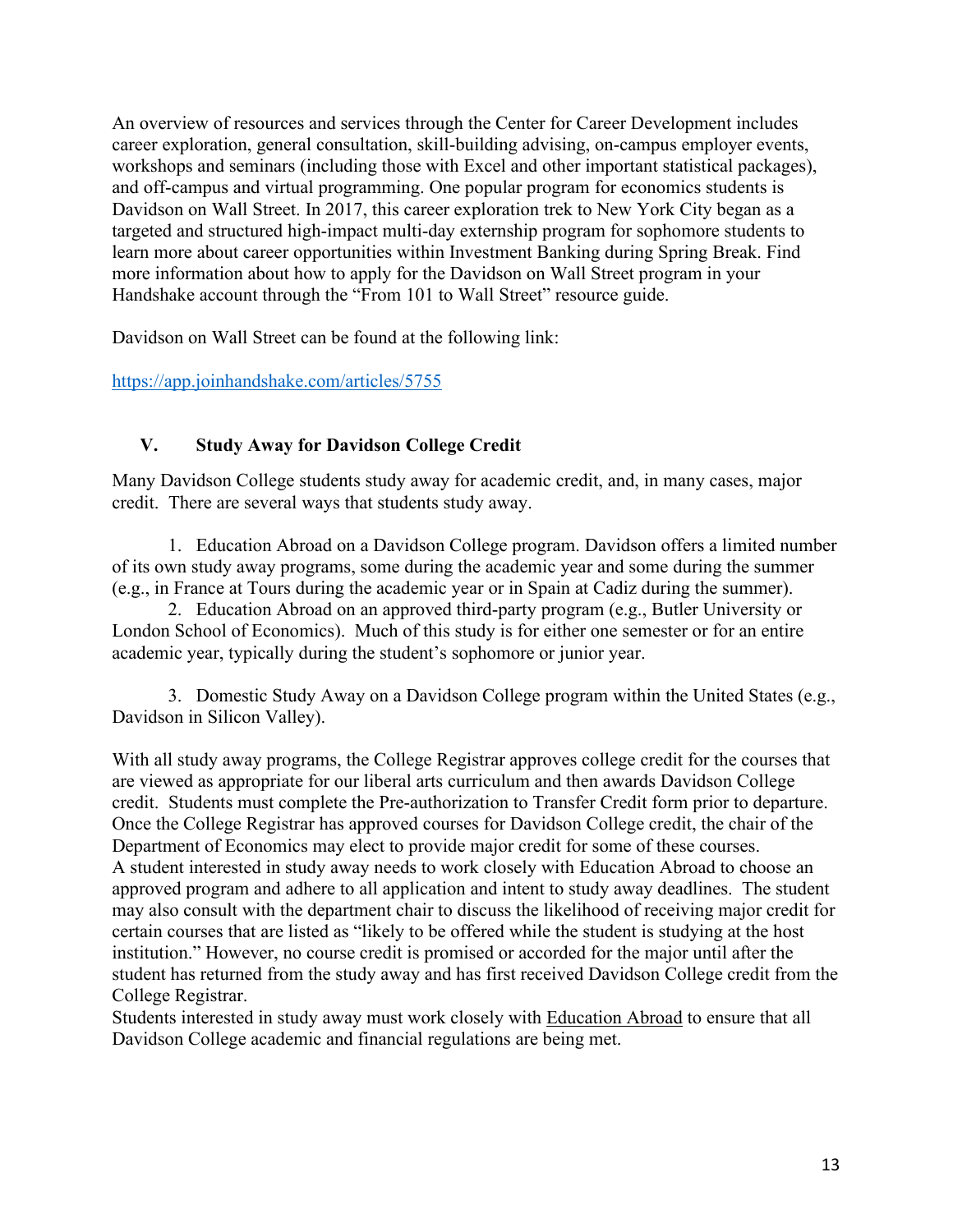### **VI. Economics Department Seminar Series**

speakers include: We have an active seminar series, hosting between three and five speakers per year, where professional economists, those from other institutions and from our Davidson Economics department, present original research from all fields of Economics. All interested faculty, students, and community members are invited to attend our seminars. Examples of past seminar

 Jonathan Moreno Medina (University of Texas, San Antonio) – *"Local Crime News:*  Shameel Ahmad (Rhodes College) – *"Endogenous Demography and the Welfare Gains*  Tonmoy Islam (Elon University) – *"Dictatorship and the Provision of Public Goods"*  Minita Sanghvi (Skidmore College) - *"Why Hillary lost: gender and intersectionality in*  Kelly Vosters (University of North Carolina-Charlotte) – *"Spillover bias in*  Ricardo Fernholz (Claremont McKenna College) – *"Dynamic power laws and the rise of*  John Dalton (Wake Forest University) – *"Slavery and Subsequent Intergenerational*  Abigail Hornstein (Wesleyan University) – "*Board Overlaps in Mutual Fund Families"*  Marlene Koffi (University of Toronto) – *"Innovative Ideas and Gender Inequality"* Nayoung Rim (United States Naval Academy) – *"The Black-White Recognition Gap in Award Nominations" Extent, Causes, and Consequences" from Trade: Evidence from British India's Railroads"*  Riley Acton (Miami University) – *"The Influence of Peer Institutions on Colleges' Decisions: Evidence from Fall 2020 Reopening Plans"*  Hillary Caruthers (Lawrence University) – *"Developmental Origins and the Indonesian Nutrition Transition: Evidence from a Natural Experiment" political marketing" multigenerational income regressions" big banks" Mobility in the United States"*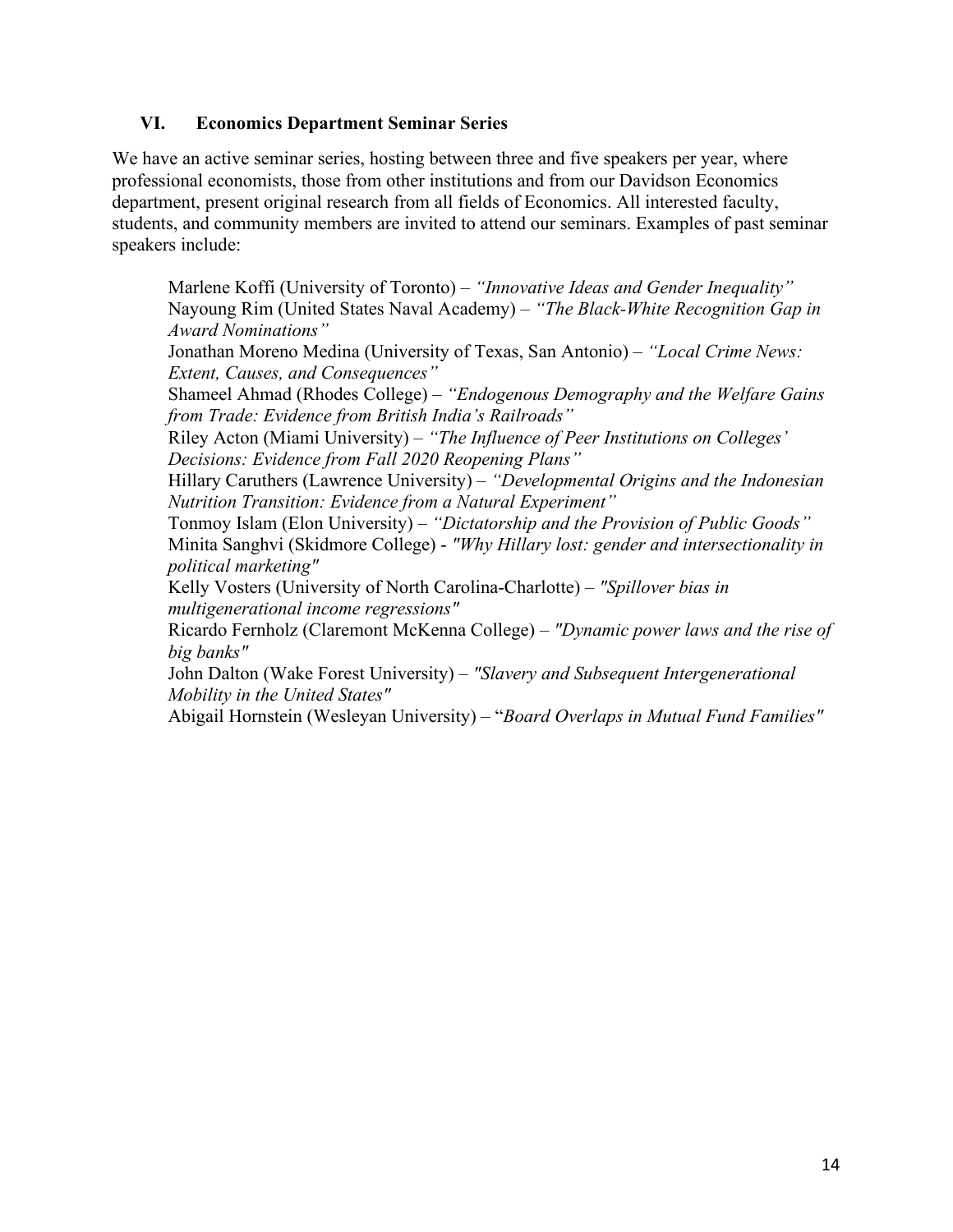### **VII. Cornelson Distinguished Lecture Series**

 support our senior capstone experience for all our senior majors. A highlight of that experience is Through the generosity of the Cornelson Endowment that honors generations of the Cornelson family that have attended Davidson College, we are fortunate to have financial resources to the annual Cornelson Distinguished Lecture, the first of which was given in the winter of 1987 by Dr. Juanita Kreps, former Professor of Economics at Duke University and Secretary of Commerce in the administration of President Jimmy Carter. In the ensuing four decades we have had Nobel Laureates, such as James Tobin and heads of state such as Oscar Arias Sanchez, the former President of Costa Rica and winner of the Nobel Peace Prize. Our 2018-19 Cornelson Distinguished Lecturer was Dr. Eric Rosengren, the CEO and President of the Federal Reserve Bank of Boston, who at the time was a member of the Federal Open Market Committee. A full listing of all Cornelson Distinguished Lecturers:

| <b>YEAR</b> | <b>NAME</b>                | <b>POSITION</b>                                                                                                                                                                                                                                                                                                                    |
|-------------|----------------------------|------------------------------------------------------------------------------------------------------------------------------------------------------------------------------------------------------------------------------------------------------------------------------------------------------------------------------------|
| 1986-87     | Juanita Kreps              | Secretary of Commerce under President Carter, On the<br>Board of Directors of NYSE, Professor at Duke<br>University                                                                                                                                                                                                                |
| 1987-88     | <b>Robert Eisner</b>       | Professor at Northwestern University, President of<br>American Economic Association                                                                                                                                                                                                                                                |
| 1988-89     | Ray Marshall               | Secretary of Labor under President Carter, Professor at<br>University of Texas at Austin                                                                                                                                                                                                                                           |
| 1989-90     | John Coleman               | President of Haverford College                                                                                                                                                                                                                                                                                                     |
| 1990-91     | Morris Bornstein           | Professor at University of Michigan                                                                                                                                                                                                                                                                                                |
| 1991-92     | Charles E. Ratliff, Jr.    | Professor at Davidson College                                                                                                                                                                                                                                                                                                      |
| 1992-93     | Paul McCracken             | Professor at University of Michigan, Chairman of the<br>Council of Economic Advisers under President Nixon,<br>President of the American Enterprise Institute                                                                                                                                                                      |
| 1993-94     | Herman Daly                | Senior Economist at the World Bank                                                                                                                                                                                                                                                                                                 |
| 1994-95     | James Tobin                | Professor at Yale University, served on the Council of<br>Economic Advisers under President Kennedy, served as<br>member of the Board of Governors of the Federal<br>Reserve System, President of the American Economic<br>Association, awarded both the John Bates Clark Medal<br>(1955), and the Nobel Prize in Economics (1981) |
| 1995-96     | Joseph Newhouse            | Professor at Harvard University, founding editor of the<br>Journal of Health Economics                                                                                                                                                                                                                                             |
| 1996-97     | Barbara Bergmann           | Professor at American University, member of the<br>Council of Economic Advisers under President<br>Kennedy,                                                                                                                                                                                                                        |
| 1997-98     | Oscar Arias Sanchez        | President of Costa Rice, awarded the Nobel Peace Prize<br>(1987)                                                                                                                                                                                                                                                                   |
| 1998-99     | J. Alfred Broaddus,<br>Jr. | President of the Federal Reserve Bank of Richmond                                                                                                                                                                                                                                                                                  |
| 1999-00     | William A. Darity, Jr.     | Professor at Duke University, President of the Southern<br><b>Economic Association</b>                                                                                                                                                                                                                                             |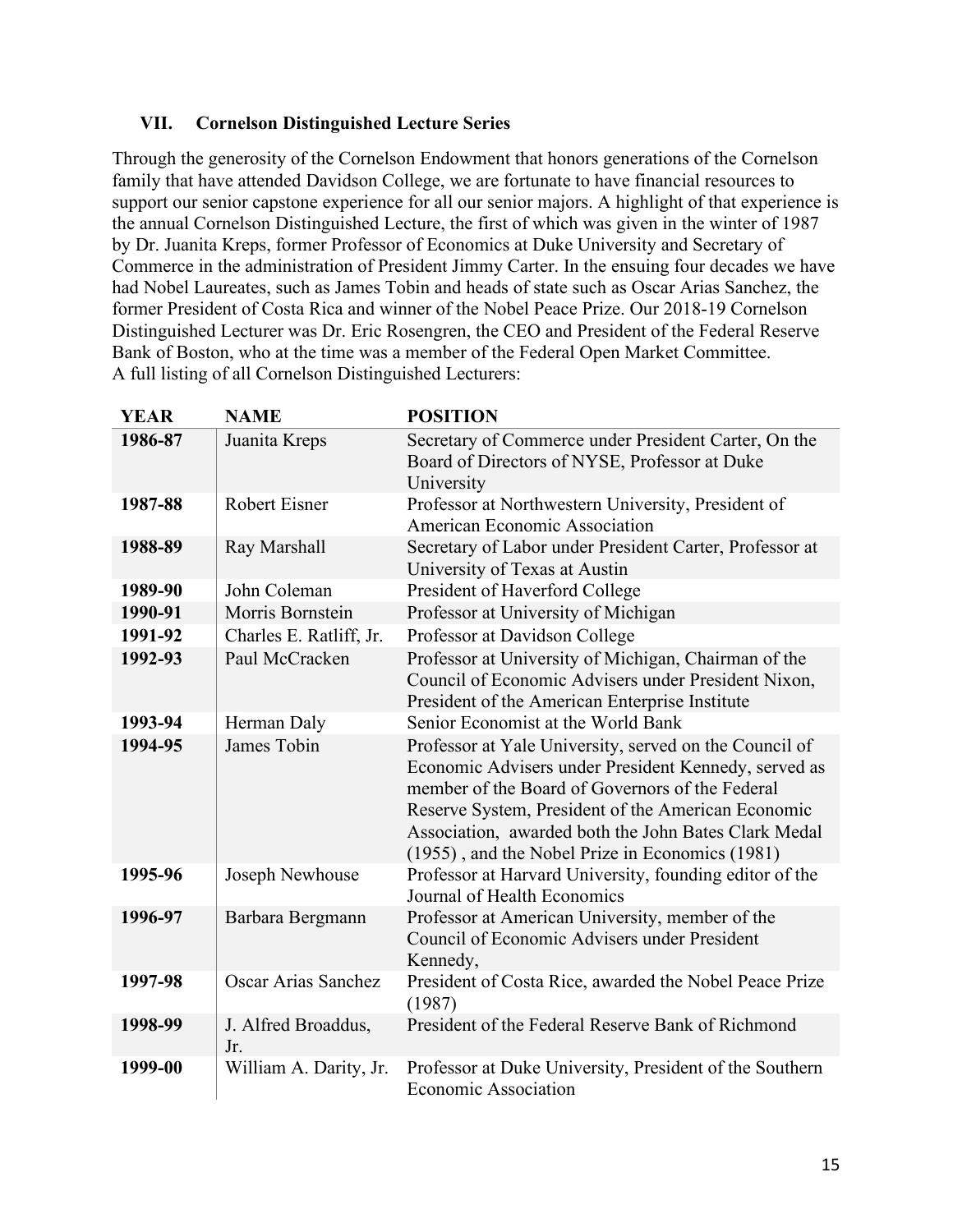| 2000-01 | N. Gregory Mankiw     | Professor of Economics at Harvard University,<br>Chairman of Council of Economic Advisers under<br><b>President Bush</b>                                                                                                            |
|---------|-----------------------|-------------------------------------------------------------------------------------------------------------------------------------------------------------------------------------------------------------------------------------|
| 2001-02 | Roger Sherman         | Professor at University of Virginia, President of the<br>Southern Economic Association                                                                                                                                              |
| 2002-03 | Douglass C. North     | Professor at Washington University of St. Louis,<br>awarded Nobel Prize in Economics (1993)                                                                                                                                         |
| 2003-04 | Alice Rivlin          | Senior Fellow at Brookings Institution, Vice Chair of<br>the Board of Governors of the Federal Reserve, Director<br>of the White House Office of Management and Budget,<br>Founding Director of the Congressional Budget Office     |
| 2004-05 | Alan Krueger          | Professor at Princeton University, Assistant Secretary of<br>the Treasury for Economic Policy, Chair of the Council<br>of Economic Advisers under President Obama                                                                   |
| 2005-06 | Patrick Low           | Chief Economist at the World Trade Organization,<br>Adjunct Professor at Graduate Institute, Geneva                                                                                                                                 |
| 2006-07 | Robert M. Stern       | Professor at University of Michigan                                                                                                                                                                                                 |
| 2007-08 | Claudia Goldin        | Professor at Harvard University, Director of<br>Development of the American Economy program at<br><b>NBER</b>                                                                                                                       |
| 2008-09 | V. Kerry Smith        | Professor at Arizona State University                                                                                                                                                                                               |
| 2009-10 | Donald L. Kohn        | Vice Chair of the Board of Governors at the Federal<br>Reserve                                                                                                                                                                      |
| 2010-11 | Anne Krueger          | Professor at School of Advanced International Studies at<br>Johns Hopkins University, First Deputy Managing<br>Director at the International Monetary Fund, Vice<br>President of Economics and Research at The World<br><b>Bank</b> |
| 2011-12 | <b>Edward Glaeser</b> | Professor of Economics at Harvard University and<br>Director of the Taubman Center for State and Local<br>Government and the Rappaport Institute for Greater<br><b>Boston</b>                                                       |
| 2012-13 | Daron Acemoglu        | Professor of Economics at Massachusetts Institute of<br>Technology                                                                                                                                                                  |
| 2013-14 | Cecilia Rouse         | Dean of the Woodrow Wilson School of Public and<br>International Affairs at Princeton University, Member of<br>the Council of Economic Advisers under President<br>Obama                                                            |
| 2014-15 | Dean Karlan           | Professor at Yale University                                                                                                                                                                                                        |
| 2015-16 | James Poterba         | Professor at Massachusetts Institute of Technology,<br>President and CEO of NBER                                                                                                                                                    |
| 2016-17 | Robert Gordon         | Professor at Northwestern University                                                                                                                                                                                                |
| 2017-18 | Joseph Stiglitz       | Professor at Columbia University, Chair of the Council<br>of Economic Advisers under President Clinton, Chief<br>Economist at the World Bank, Awarded the John Bates<br>Clark (1979) and the Nobel Prize in Economics (2001)        |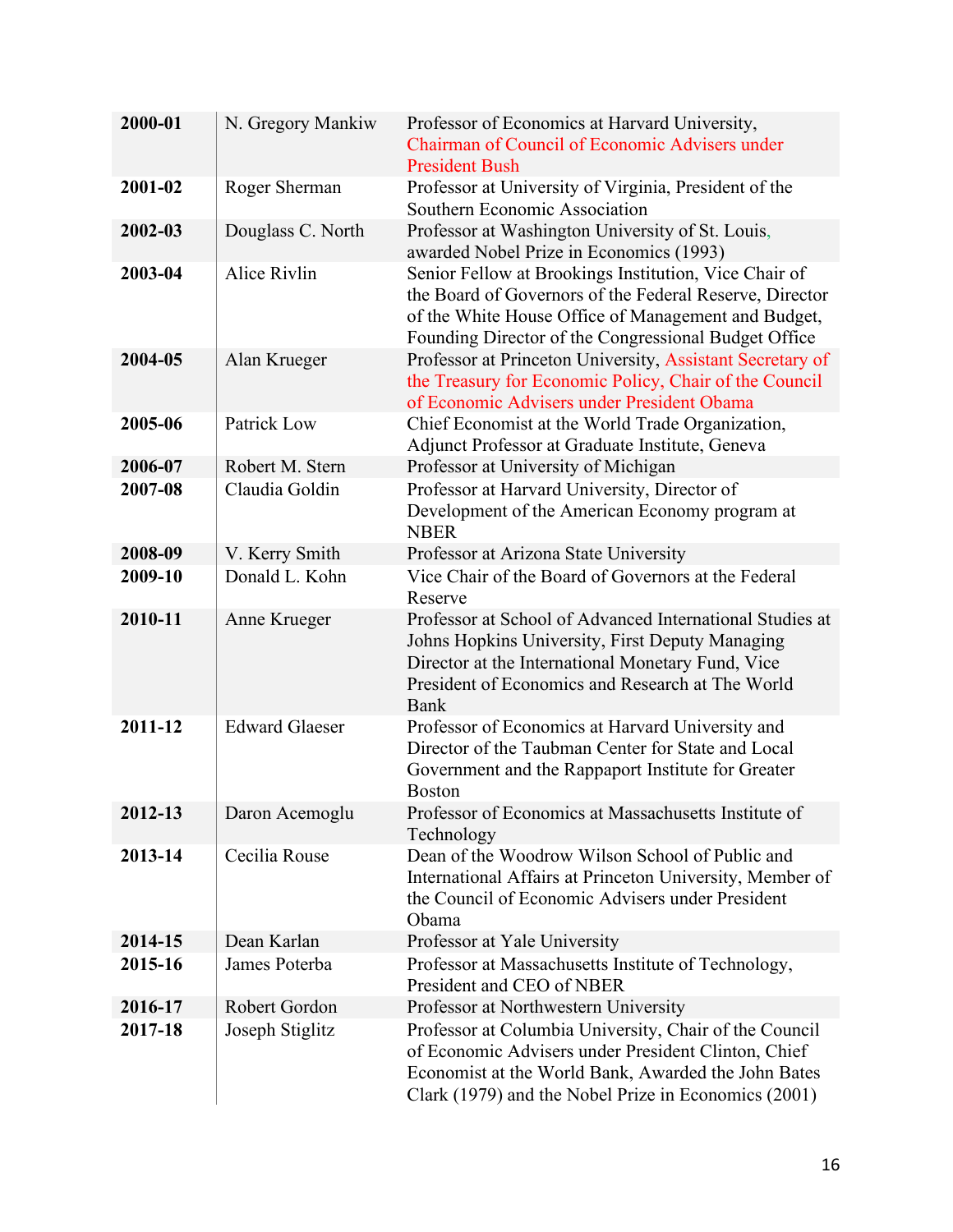| 2018-19 | Eric Rosengren      | CEO and President of the Federal Reserve Bank of<br><b>Boston</b>          |
|---------|---------------------|----------------------------------------------------------------------------|
| 2019-20 |                     | Cancelled due to the COVID-19 Pandemic                                     |
| 2020-21 | Christina H. Paxson | President of Brown University, Professor of Economics<br>and Public Policy |

## **VIII. Econversations**

Econversations is a weekly informal gathering of Davidson students and faculty to talk about economic topics. The format is open, the discussion is fluid, content is largely driven by the interests of participants, and intellectual debate is encouraged. In Spring 2013, Econversations was featured in Davidson Journal. The Econversations website has more information, including testimonials from alumni.

The link to Econversations is below:

<https://shyamgs.org/econversations/>

## **IX. Graduate School Advising and Opportunities**

1. Graduate School Opportunities in Economics

For decades Davidson has sent students to many of the finest Ph.D. graduate programs in economics. We have Davidson alumni and alumnae holding Ph.Ds. in economics, teaching at fine colleges and universities, and working in important institutions like the International Monetary Fund.

We encourage students with an interest in graduate work in economics to identify themselves early in their Davidson college career so that we can assist them in preparing to apply to excellent Ph.D. programs. Currently the faculty member coordinating such efforts is Professor Mark Foley. We try to make sure that students prepare themselves well in three ways. First, we encourage them to take advanced work in micro and macro-economic theory, studying independently with our own faculty. Second, we encourage them to take a number of important and relevant courses in mathematics, such as linear algebra, differential equations, and probability, among others. Finally, we encourage those students to do an independent research project, whether on campus or off campus. Most of our Davidson students applying for graduate work in economics also participate in the Economics department's honors program, writing an honors thesis during their senior year.

We also try to help students select those graduate programs for their applications that best suit their interests and competitiveness. Once admitted to a program or programs, we then help students decide among their options.

2. Graduate School Opportunities in Accounting

Over the last two decades, many Davidson students have pursued master's degrees in accounting. This option allows students to enhance their knowledge of finance, tax and audit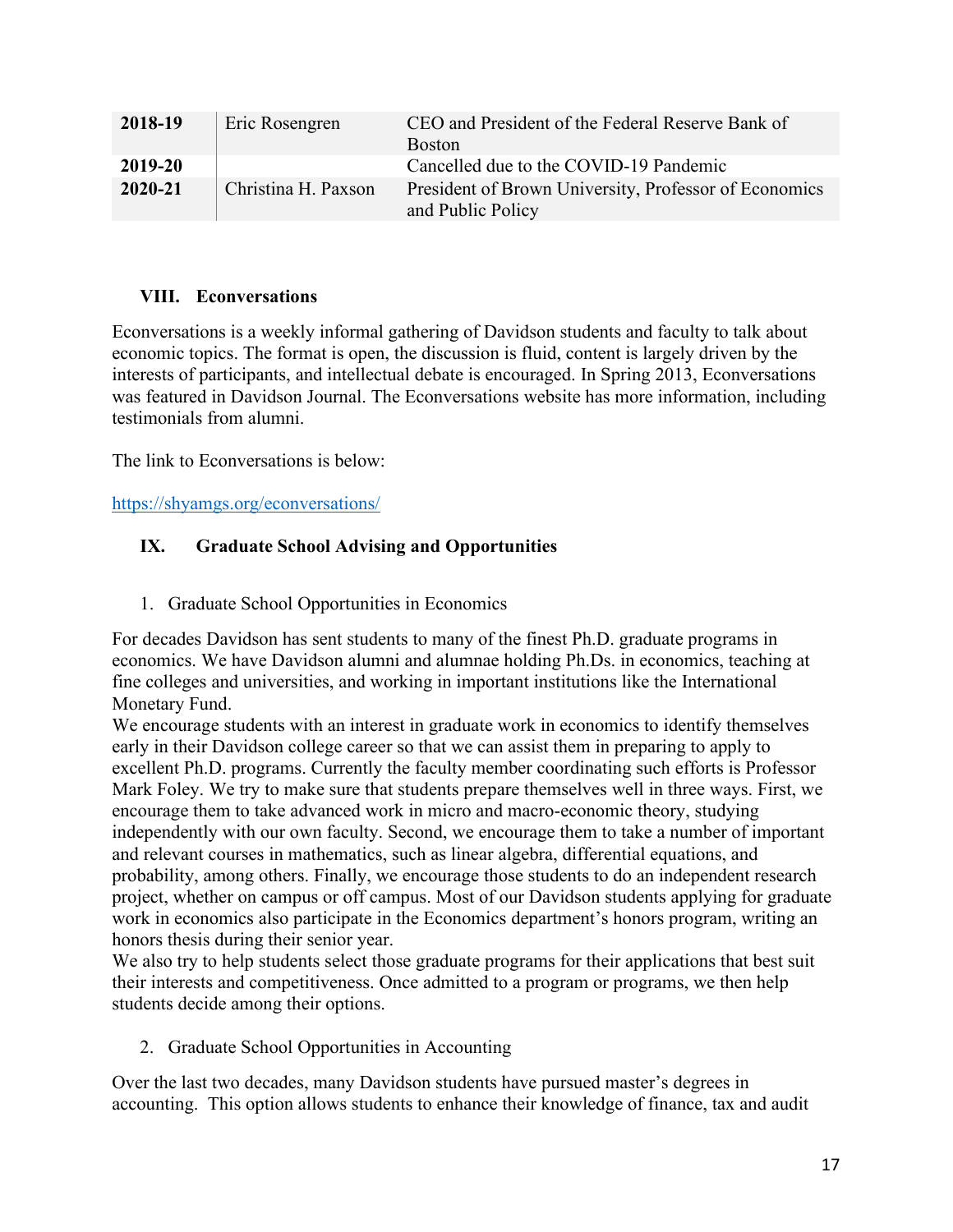service lines, while qualifying to earn the CPA designation. CPAs are widely recognized as experts in the field of accounting and finance. Many CEOs have a background in accounting and a large percentage CFOs have passed the CPA exam. Upon completion of the graduate programs, students join the top CPA firms that are known as premier providers of professional financial services. Many eventually leave the firms to accept opportunities including the C-suite in corporations, working as entrepreneurs, working in the not-for-profit sector and many others. We maintain close relationships with the master's programs at Wake Forest University, Vanderbilt University, and UNC-Chapel Hill, and over the past 15 years dozens of graduates have completed these programs and gone on to start their careers with the top CPA firms domestically and internationally. Additionally, other economics majors and minors have gone on to attend master's programs in accounting at UNC-Wilmington, The College of William and Mary, The Ohio State University, the University of Texas and others. For more information, follow this link:

## [https://www.davidson.edu/academic-departments/economics/internships-careers-and-graduate](https://www.davidson.edu/academic-departments/economics/internships-careers-and-graduate-school/graduate-school-opportunities)[school/graduate-school-opportunities](https://www.davidson.edu/academic-departments/economics/internships-careers-and-graduate-school/graduate-school-opportunities)

3. Other Graduate School Opportunities

 Development is prepared to help students with graduate school essays and provide guidance for We help other students with interests in law, public policy, or business. The Center for Career taking graduate admission tests.

We have recently established a liaison with the public policy graduate program at the University of Virginia. With this relationship our Davidson students will receive some preference in the admission process and some financial assistance, upon enrolling.

Most of the MBA programs seek students who have had some years of business experience, so we do not work with many students seeking to enter directly from the Davidson graduation into an MBA program.

All of our economics faculty realize that they should be familiar with ways to direct students for assistance with preparation and admission to all types of graduate programs.

## **X. The Jay Hurt Hub for Innovation and Entrepreneurship**

 developing their own innovative ideas and business plans through startup weekends, a formal (grants up to \$1000), the Avinger Impact Fund (grants up to \$10,000) and the Davidson Venture The Hurt Hub@Davidson regularly offers free non-credit classes in entrepreneurship, including knowledge and skills that are broadly applicable in business. They support students in mentoring program and several funding opportunities: Internship Grants the Failure Fund Fund (an investment of up to \$25,000). The Gig-Hub program offers short-term microinternships during the academic year, enabling students to gain experience across several skill pools with a wide range of types of companies. Data CATS provides tutoring and consulting support for course work and research in statistics and data science more broadly. CAT CLAWS workshops help students build skills to prepare for research or job opportunities. The Hurt Hub welcomes students to work in the space anytime and attend all events. A form to sign up for the Hurt Hub's bi-weekly newsletter can be found at the bottom of any of their webpages. See the home page for further information on events, educational opportunities, mentorship, and more.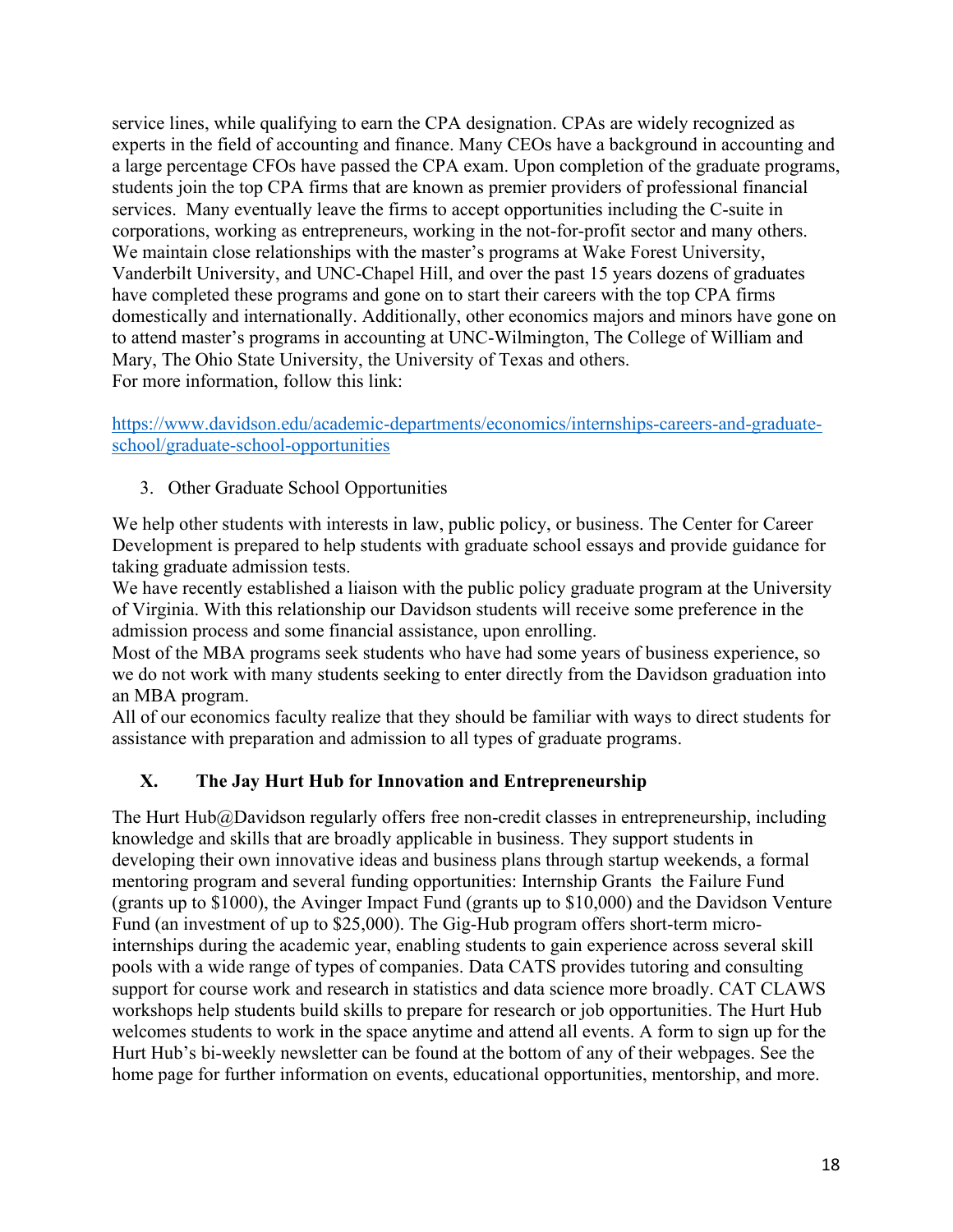Home Page:

<http://hurthub.davidson.edu/>